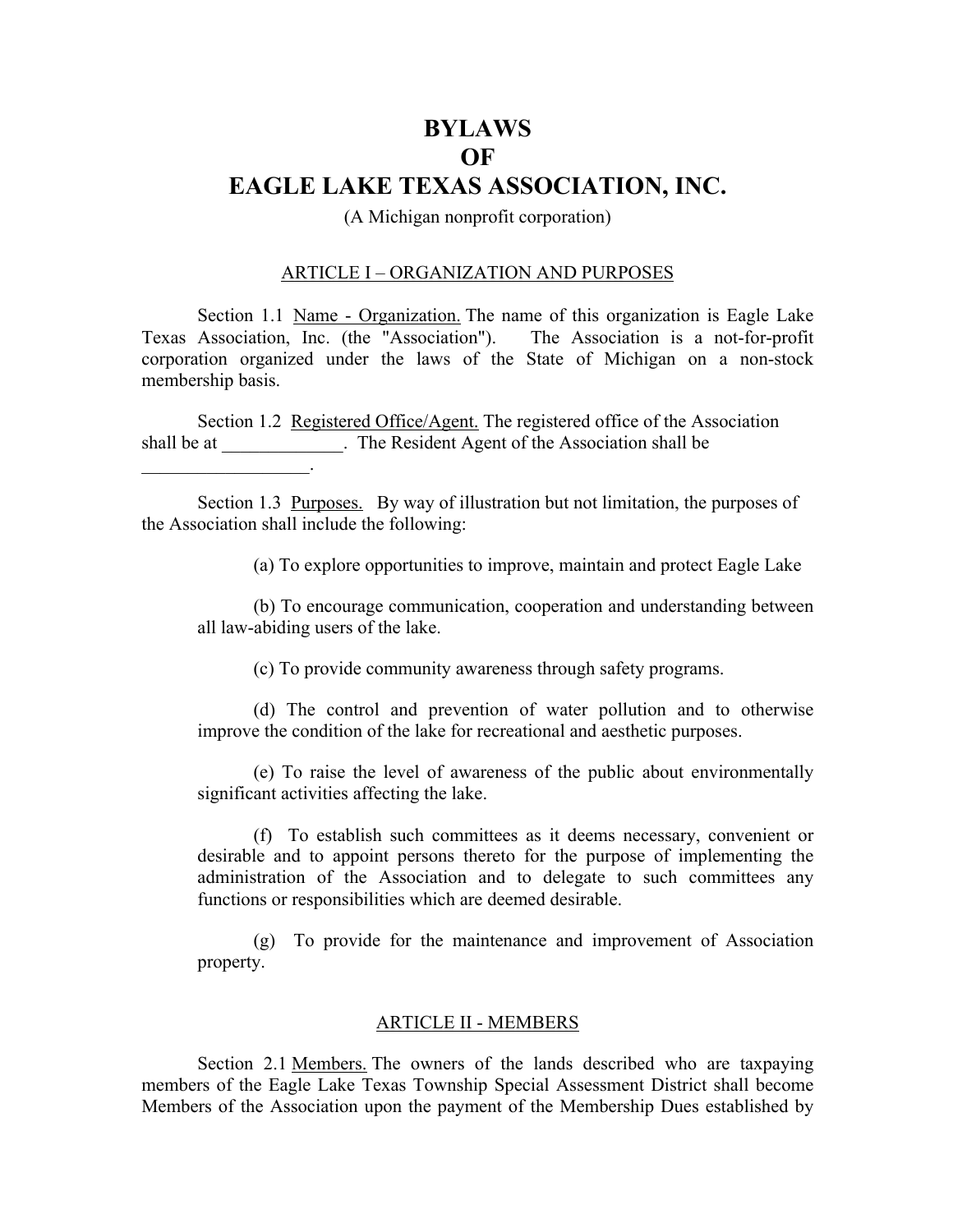the Board of Directors and such further dues as shall be established by the Board of Directors from time to time. All Members shall be subject to the terms and provisions of these Bylaws, the Articles of Incorporation and any other existing or future Association actions, rules and regulations and/or amendments to the foregoing.

Section 2.2 Eligible Parcel. Each of the following shall constitute an "Eligible Parcel" for the purposes of these Bylaws:

(a) One platted or unplatted parcel within the lands described in the Eagle Lake Texas Township Special Assessment District that remains undeveloped or contains one residence.

(b) Multiple contiguous platted or unplatted parcels within the lands described in the Eagle Lake Texas Township Special Assessment District that are under common ownership and that remain undeveloped or contain one residence.

The owner of an Eligible Parcel, upon meeting the requirements of Section 2.2 above, shall enjoy all rights of, and be obligated by all responsibilities relating to, Membership in the Association. In the event the Board waives the Annual Membership Dues as provided in Section 6.2 hereof, the Eligible Parcel and the owner thereof shall remain subject to all of the other terms and restrictions contained in these Bylaws. The Board of Directors shall have the right to rescind any waiver granted hereunder at any time and upon such rescission, the voting rights relating to the Eligible Parcel shall be restored.

Section 2.3 Membership. Membership in the Association is, and shall be, appurtenant to, and may not be separated from, ownership of any Eligible Parcel. Notwithstanding the foregoing, the termination of any person's ownership interest in any Eligible Parcel, and the consequent termination of such person's membership in the Association, shall not relieve such person from any debt or obligation attributable to such Eligible Parcel which accrued or arose during the period such person was an owner of such Eligible Parcel.

Section 2.4 Place of Meeting. All meetings of the Members of the Association shall be held at such locations as may be determined from time to time by the Board of Directors.

Section 2.5 Annual Meeting of the Members. The annual meeting of the Members, for the purpose of electing Directors to serve on the Board of Directors and for the transaction of other business that may properly come before the meeting, shall be held on the third Wednesday of May. This meeting shall be held at a time and place designated by the Association's Board of Directors pursuant to Section 2.6. If the annual meeting is not held on the date designated therefor, the Board of Directors shall cause the meeting to be held as soon thereafter as convenient.

Section 2.6 Notice of Meeting of Members. Except as otherwise provided in the Michigan Nonprofit Corporation Act (the "Act"), written notice of the time, place and purpose of a meeting of the Members shall be given not less than ten (10) nor more than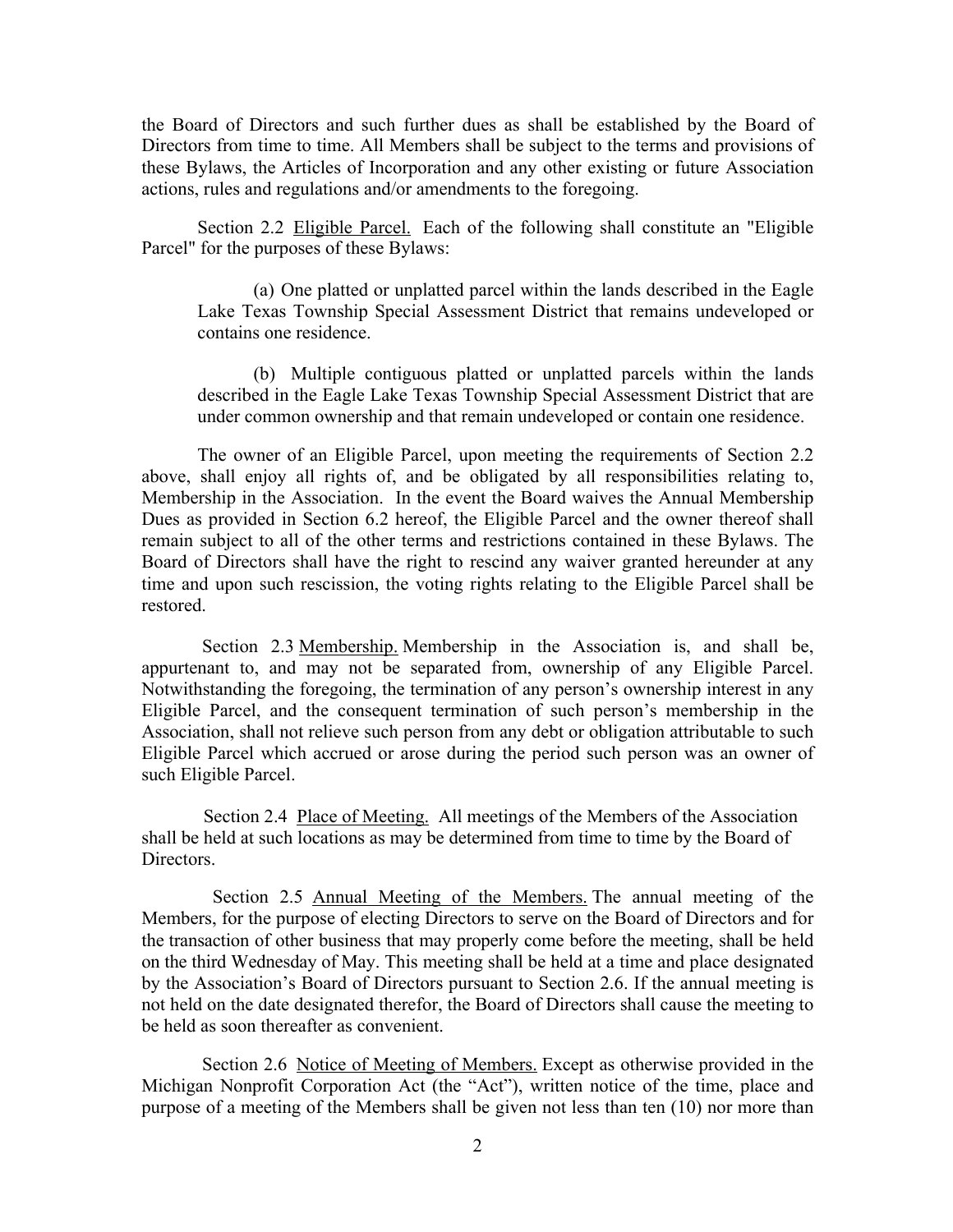sixty (60) days before the date of the meeting, either personally, by electronic mail or by United States mail, to each Member of record entitled to vote at the meeting. If a purpose of a meeting of Members is to vote upon an amendment to the Association's Articles of Incorporation, then the notice of the meeting shall be sent within the time limits specified by the Act and shall conform to the requirements specified in the Act. A notice shall be deemed to be given at the time when the notice is personally served, electronically mailed or deposited with postage prepaid in a post office or official depository under the exclusive care and custody of the United States Postal Service. Notice by mail shall be sufficient if sent to the address as shown by the records of the Association. If a notice is given by electronic mail to a Member, it shall be sent, except as otherwise provided by law, to the person to whom it is directed at the electronic mail address designated by that person for that purpose; if none is designated, notice shall not be given by electronic mail.

When a meeting is adjourned prior to completion of all business for such meeting, a notice of the time and place of the completion of the adjourned meeting shall be given to each Member of record on the new record date entitled to vote at such meeting.

Section 2.7 List of Members Entitled to Vote. The Secretary of the Association shall make and certify a complete list of Members entitled to vote at a meeting and have this available at any Members' meeting or any adjournment thereof. The list shall:

- (a) Be arranged alphabetically, with the address of each Member.
- (b) Be produced at the time and place of the meeting.
- (c) Be subject to inspection by any Member during the whole time of the meeting.
- (d) Be prima facie evidence as to who are the Members entitled to examine the list or to vote at the meeting.

Section 2.8 Special Meeting of Members. A special meeting of Members may be called at any time by the President of the Association or by a majority of the Board of Directors then in office, or by not less than thirty percent (30%) of the Members entitled to vote at such special meeting.

Section 2.9 Quorum of Members. Unless a greater or lesser Member quorum is provided in the Articles of Incorporation, in a By-Law adopted by the Members, or in the Act, at any meeting of Members, the presence in person or by proxy of ten (10%) percent of the Members entitled to vote shall constitute a quorum. The Members present at a meeting in person or by proxy may continue to do business until adjournment, notwithstanding the withdrawal of enough Members to leave less than a quorum. Whether or not a quorum is present, a meeting of Members may be adjourned by a vote of the Members present in person or by proxy.

Section 2.10 Vote of Members. The right of Members to vote at meetings of the Association shall be determined in accordance with these Bylaws. Each Member entitled to vote at a meeting is entitled to one (1) vote for each Eligible Parcel owned for which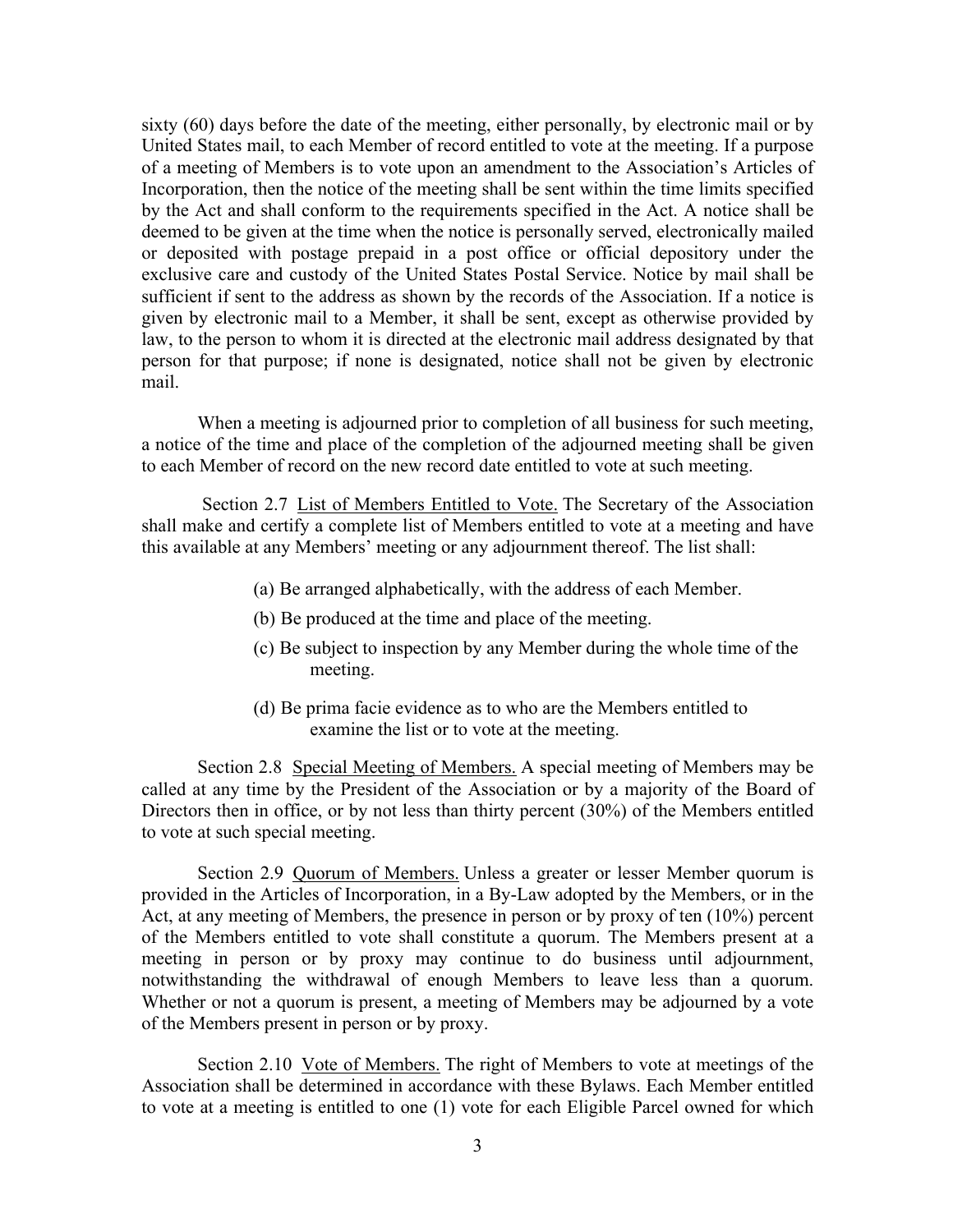full dues are paid. A vote shall be cast orally or by a show of hands, unless a majority of those present at the meeting determine that the vote shall be in writing. In the event a Member is comprised of a husband and wife or multiple people, any one of such persons may vote on behalf of the Member. In the event a Member is comprised of a Trust, the Trustee of the Trust may vote on behalf of the Member; likewise, if a Member is comprised of one or more firms, partnerships, associations or other entities, only an authorized party of such entity or entities may vote on behalf of the Member.

A Member entitled to vote at a meeting of Members, or to express consent or dissent to proposed action to be taken without a meeting, may authorize another person to act for him or her by proxy. A proxy shall be signed by the Member or his or her authorized agent or representative, and shall not be valid after the expiration of three years from its date unless otherwise provided in the proxy.

Except as otherwise required by these Bylaws or by law, when an action, other than the election of Directors, is to be taken by vote of the Members, it shall be authorized by a majority of the votes cast, in person or by proxy, by Members entitled to vote thereon. Directors shall be elected pursuant to the procedure set forth in Article III below.

Section 2.11 Record Date for Determination of Members. For the purpose of determining Members entitled to notice of and to vote at a meeting of Members or an adjournment thereof, or to express consent or to dissent from a proposal without a meeting, or for the purpose of determining Members entitled to allotment of a right, or for the purpose of any other action, the Board of Directors may fix, in advance, a date as the record date for any such determination of Members. The date shall not be more than sixty (60) nor less than ten (10) days before the date of the meeting, nor more than sixty (60) days before any other action. If a record date is not fixed (a) the record date for determination of Members entitled to notice of or to vote at a meeting of Members shall be the close of business on the day next preceding the day on which notice is given, or if no notice is given, the day next preceding the day on which the meeting is held, and (b) the record date for determining Members for any purpose other than that specified in subdivision (a) shall be the close of business on the day on which the resolution of the Board relating thereto is adopted. When a determination of Members of record entitled to notice of or to vote at a meeting of Members has been made as provided in this Section, the determination applies to any adjournment of the meeting, unless the Board of Directors fixes a new record date under this Section for the adjourned meeting.

Section 2.12 Member Resignation. Resignation shall occur when: (1) the Member is no longer the record owner of a fee or undivided interest in any Eligible Parcel; or  $(2)$  when required dues have not been paid.

#### ARTICLE III - BOARD OF DIRECTORS

Section 3.1 Functions. Except as specifically provided in the Association's Articles of Incorporation or these Bylaws, all rights, powers, duties and responsibilities relative to the management and control of the Association's property, activities and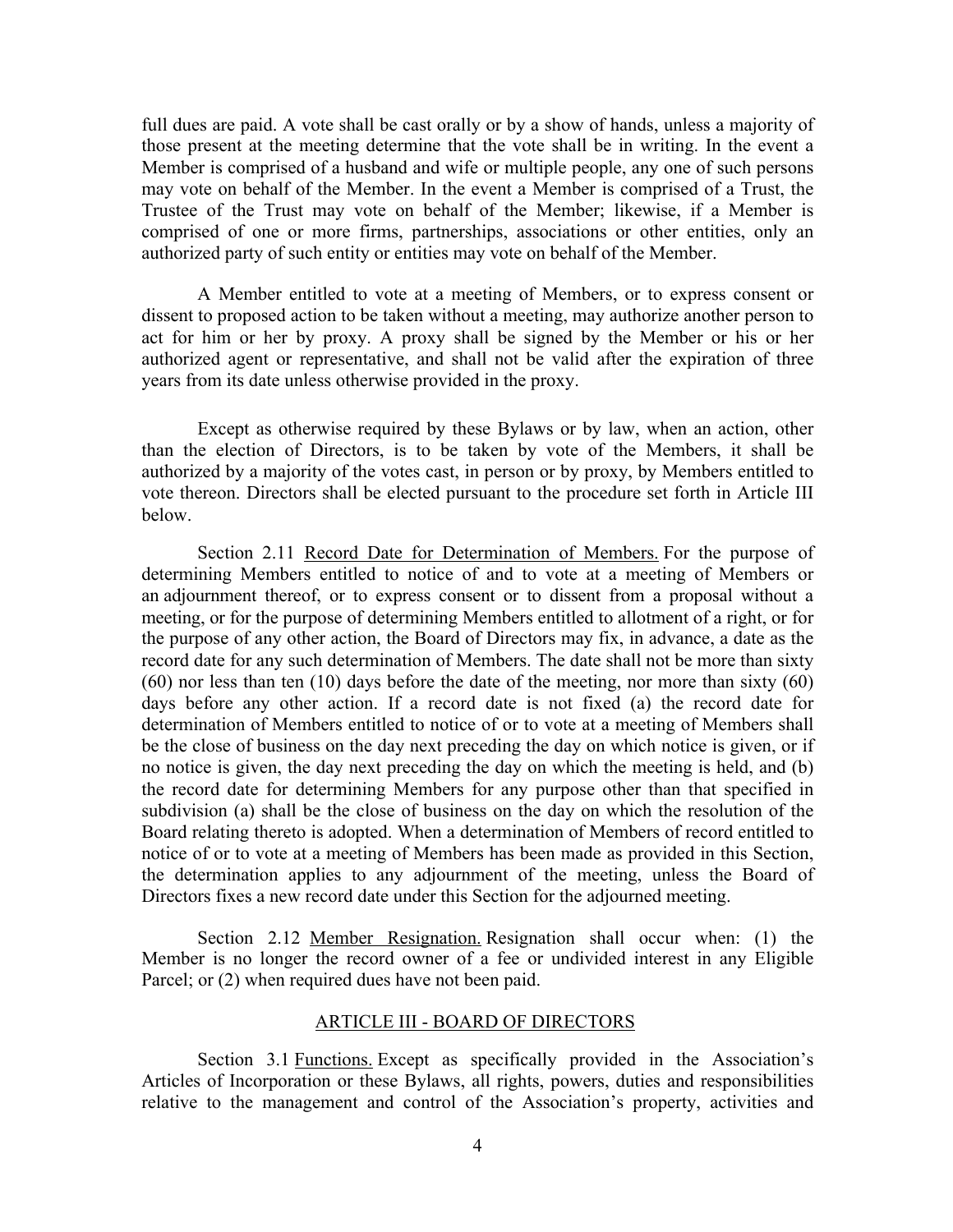affairs are vested in the Board of Directors. In addition to the power and authority expressly conferred upon it by these Bylaws and the Articles of Incorporation, the Board of Directors may take any lawful action on behalf of the Association which is not by law or by the Articles of Incorporation or by these Bylaws required to be taken by some other party.

The Directors shall have the right to select, hire and fire Officers and such other persons who the Directors determine are needed to conduct the business of the Association. Directors may themselves serve as Officers of the Association. The Directors shall also be permitted to retain the services of a management agent to aid them in administering and carrying out the purposes of the Association, and may utilize a portion of the Association dues to pay such management agent a fee deemed reasonable by the Board of Directors.

Section 3.2 Board of Directors Number, Selection and Term. The number of Directors which shall constitute the whole Board shall be nine (9). The Members may increase or decrease the number of Directors at any meeting of the Members and the Members may fill the vacancy caused by an increase in the number of Directors. The Members shall elect a Board comprised of nine (9) Directors serving three (3) year terms. A Director shall hold office for the term for which he or she is elected and until his or her successor is elected and qualified, or until his or her resignation or removal. The terms of the Directors shall be staggered so that the terms of three (3) Directors shall expire each year. All Directors shall be Members of the Association or shall be listed as trustee of any trust which owns an Eligible Parcel.

Section 3.3 Meetings of the Board of Directors.

(a) The Board of Directors may set the time and place for regular meetings of the Board as is necessary to conduct the business of the Association.

(b) The annual meeting of the Board of Directors of the Association shall be held at the same place as and immediately following the annual meeting of Members in each year.

(c) Special meetings of the Board of Directors may be called by the Secretary of the Association upon the request of the Members, in accordance with Section 2.8, the President or one (1) of the Directors.

(d) Meetings of the Board of Directors shall be held at any place or places that are convenient to the Directors.

Section 3.4 Notice of Board Meetings. The annual meeting of the Board of Directors shall be held without other notice than these Bylaws. Special Board meetings shall be held pursuant to notice of the time, place and purpose thereof either given personally, by electronic mail, by telephone or facsimile machine not less than five (5) days prior to the meeting. Notice may also be given at least ten (10) days before the date of the meeting by national overnight delivery service or by United States mail.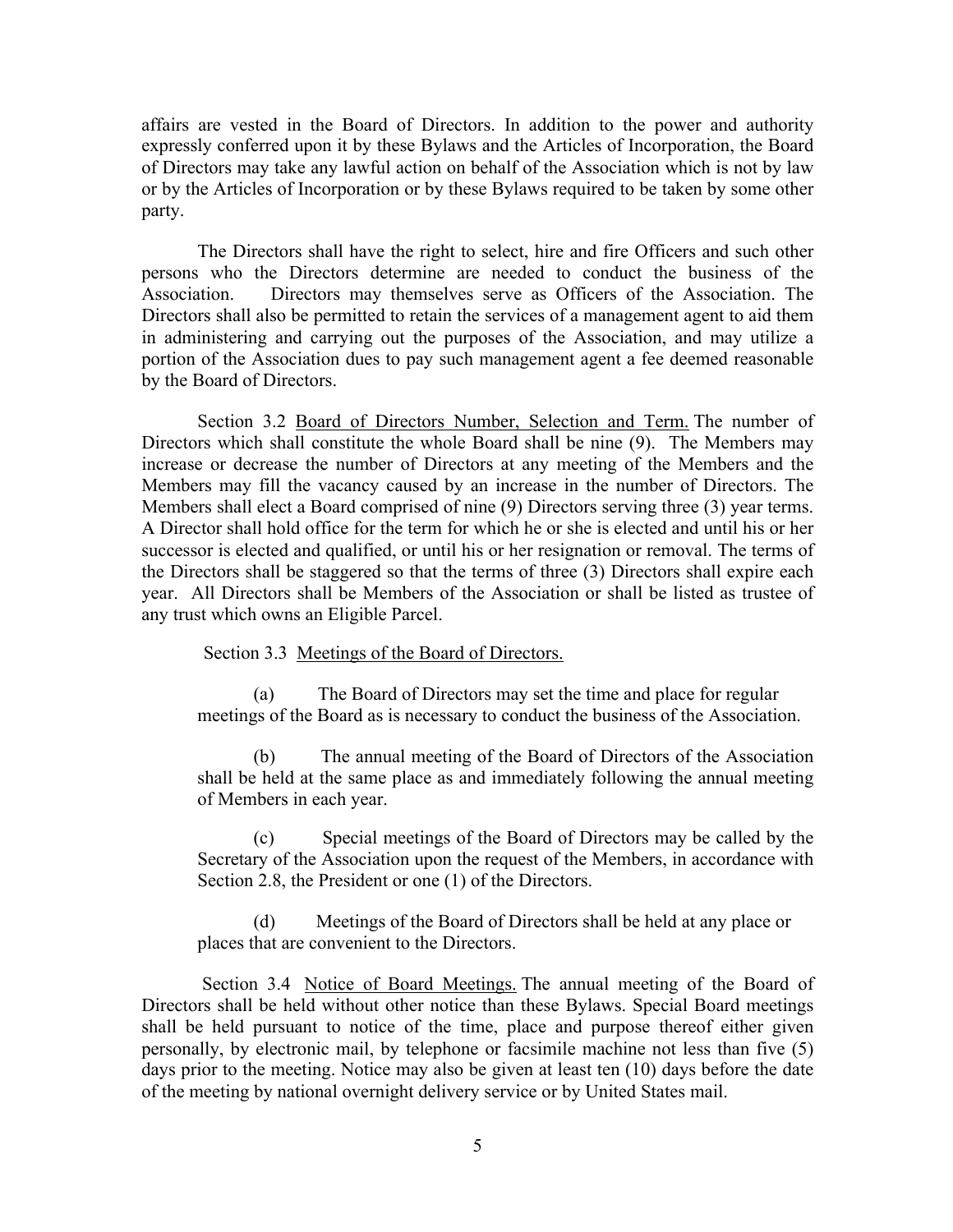A notice shall be deemed to be given at the time when the notice is: personally served, electronically mailed, or deposited with postage prepaid in a post office or official depository under the exclusive care and custody of the United States Postal Service. Notice by mail shall be sufficient if sent to the address as shown by the records of the Association. If a notice is given by electronic mail to a Director, it shall be sent, except as otherwise provided by law, to the person to whom it is directed at the electronic mail address designated by that person for that purpose; if none is designated, notice shall not be given by electronic mail.

For regular Board meetings, the Board may adopt a standard meeting date, time and location when it will meet, and this shall be made known to all Directors. No further notice is required for a regular meeting which is held at the predesignated date, time and location; however, if there is a change in the date, time or location of the meeting, then this shall be treated as a special meeting and notice shall be the same as for a special meeting. Notwithstanding the foregoing, no notice need be given to any person who submits a signed waiver of notice before or after a meeting, or who attends a meeting without protesting any lack of notice.

Section 3.5 Director Resignation. A Director may resign by giving written notice to the President of the Association or any member of the Board which notice shall be immediately forwarded to all Directors. Unless otherwise specified in the resignation, the resignation shall take effect upon receipt by the Directors, and the acceptance of the resignation shall not be necessary to make it effective.

Section 3.6 <u>Removal of a Director.</u> A Director may be removed by majority vote of the Members entitled to vote.

Section 3.7 Board Member Vacancies. If any vacancies shall occur in the Board, for any reason other than an increase in the number of Directors pursuant to Section 3.2, the Directors then in office shall continue to act, and the vacancies shall be filled by a majority vote of the Directors then in office; provided, however, that a Director appointed to fill such vacancy shall only hold office until the next election of Directors by the Members when the Membership vote shall elect a Director to fill the remainder of the term.

Section 3.8 Board Quorum. The presence of a majority of the total number of Directors then in office shall constitute a quorum for the transaction of business. In the absence of a quorum, a majority of the Directors present may reschedule the meeting for a date certain. Notice of the rescheduled meeting shall be given pursuant to the terms of these Bylaws.

Section 3.9 Board Action Voting. The vote of a majority of the Directors present at a meeting at which a quorum is present shall be the act of the Board of Directors unless a greater vote is required by law, by the Articles of Incorporation or by these Bylaws. Each Director present shall have one vote.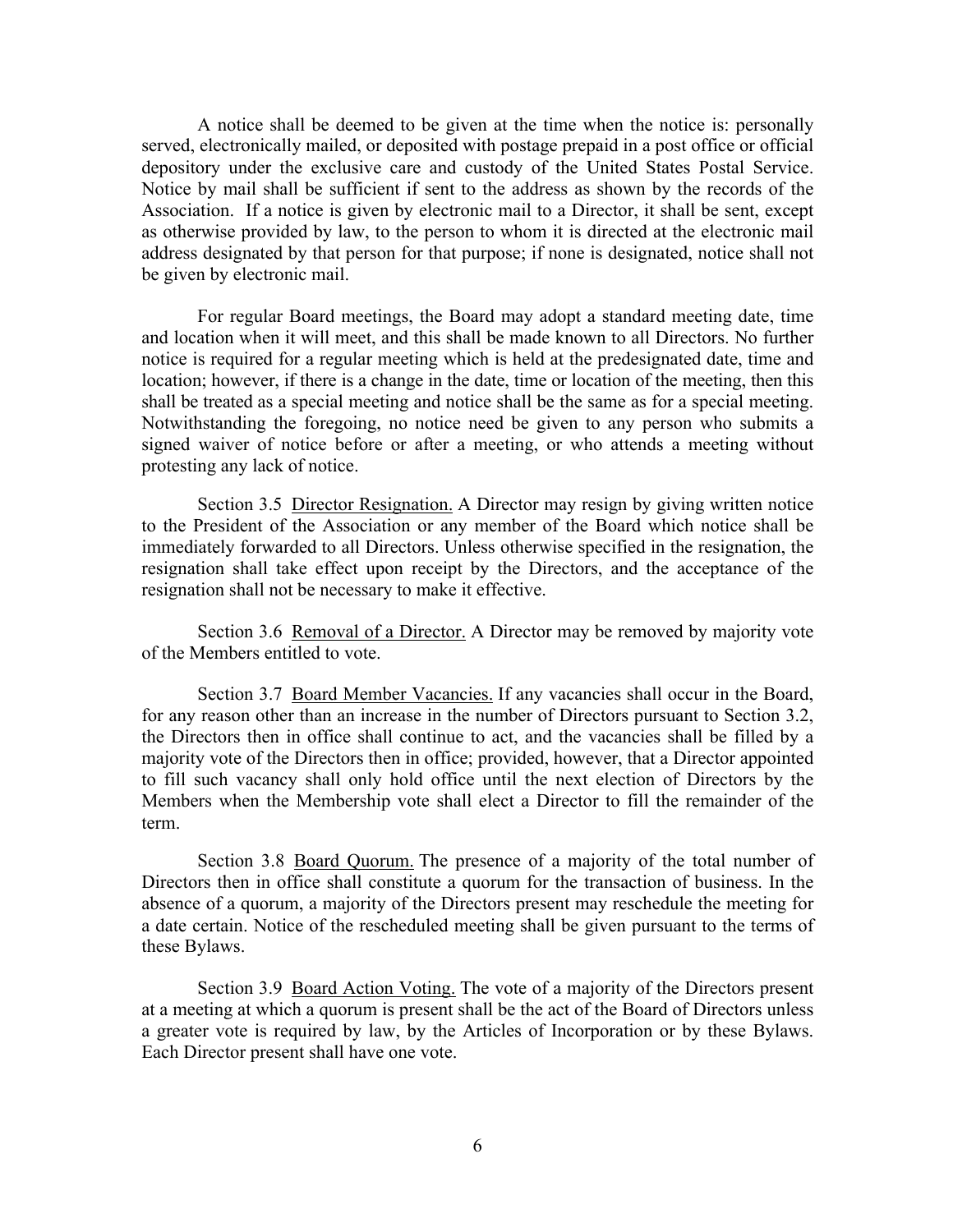Section 3.10 Action by Unanimous Consent. Any action required to be taken at a meeting of the Board of Directors, may be taken without a meeting if a consent in writing setting forth the actions so taken shall be signed by all the Directors.

Section 3.11 Compensation of Directors. The Directors, as such, shall not be compensated for the performance of services for the Association, but may, by resolution of the Board of Directors, be reimbursed for reasonable expenses incurred on behalf of the Association.

#### ARTICLE IV - OFFICERS

Section 4.1 Officers. The Officers of the Association shall be a President, a Vice President, a Treasurer, and a Secretary. The Officers shall be elected by the Board of Directors at its first meeting and at each annual meeting thereafter. The Board of Directors of the Association may from time to time elect or appoint other Officers including Vice Presidents, Assistant Treasurers and Assistant Secretaries, as the Board may deem advisable, and such Officers shall have such authority, and shall perform such duties as from time to time may be prescribed by the Board of Directors. Any two or more offices, except that of President and Secretary, may be held by the same person. In addition to the powers and duties of the Officers of the Association as set forth in these Bylaws, the Officers shall have such authority and shall perform such duties as from time to time may be determined by the Board of Directors. No Officer shall execute, acknowledge or verify any instrument in more than one capacity if the instrument is required by law or the Articles of Incorporation or Bylaws to be executed, acknowledged or verified by two (2) or more Officers.

Section 4.2 President. The President shall preside at all meetings of the Board of Directors if present and available. The President shall perform such other duties and functions as shall be assigned to him or her from time to time by the Board of Directors. He or she shall be, ex officio, a Member of all standing committees. The President shall, unless otherwise provided by resolution of the Board of Directors, possess the power and authority to sign all certificates, contracts, instruments, papers and documents that are necessary for the operation of the Association in the name of and on behalf of the Association.

Section 4.3 Vice President. The Vice President shall have such powers and perform such duties as shall from time to time be assigned by these Bylaws or by the Board of Directors. In the event the President is absent or unavailable, then the Vice President shall perform the duties and exercise the powers of the President.

Section 4.4 Secretary. The Secretary shall keep the minutes of all meetings of the Board of Directors in books provided for that purpose and sign, with the President, in the name of the Association, all contracts when authorized to do so. The Secretary shall have charge of such books and papers as the Board of Directors shall direct, all of which shall at all reasonable times be open to the examination of any Director, and in general perform all the duties incident to the office of Secretary, subject to the control of the Board of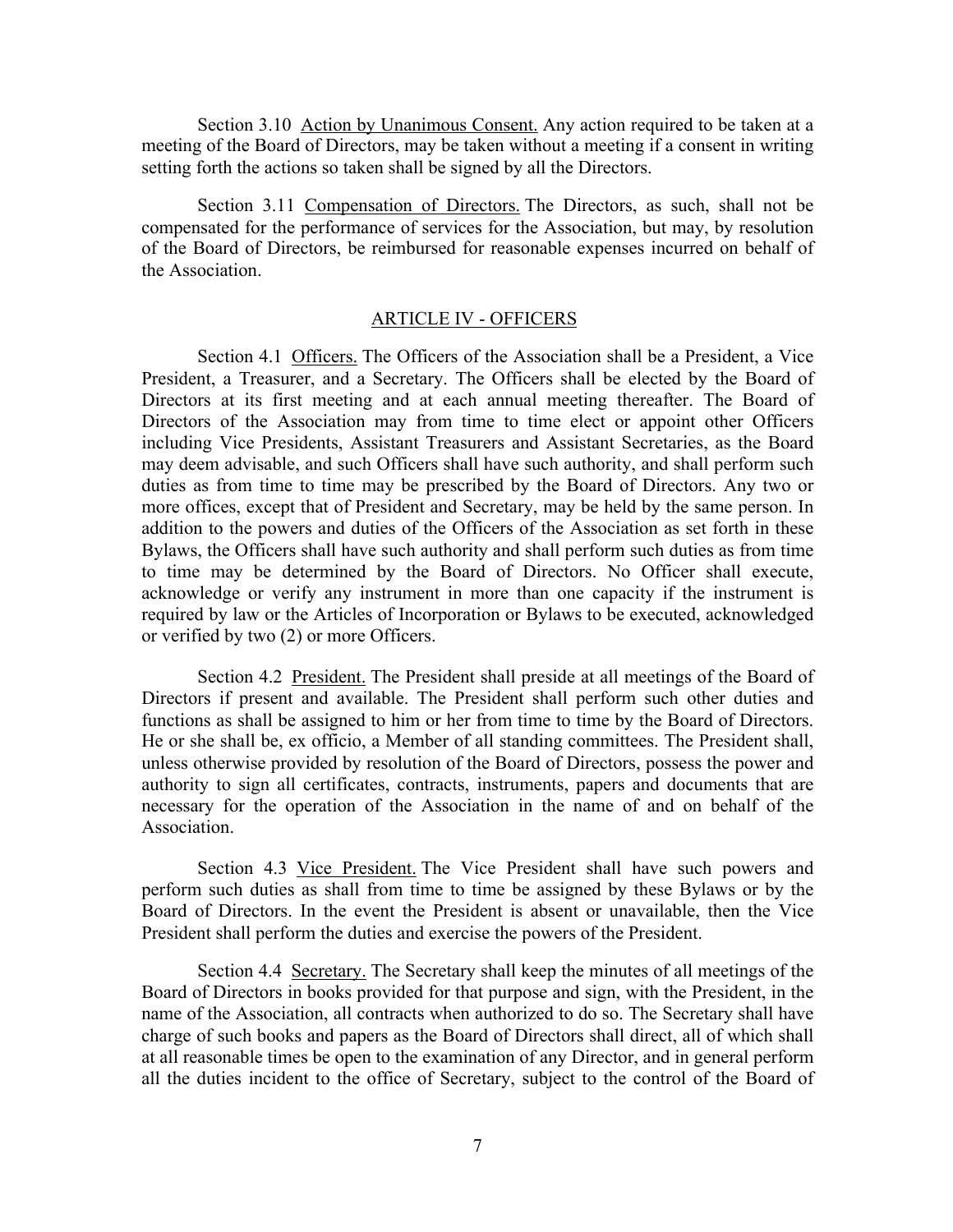Directors. For security purposes, a duplicate set of all contracts, documents and meeting minutes will be maintained by the President.

Section 4.5 Treasurer. To the extent approved by the Board of Directors, the Treasurer may endorse checks, notes and other obligations for collection on behalf of the Association and shall deposit the same to the credit of the Association in such bank or banks or depository or depositories as the Board of Directors may designate; sign all receipts and vouchers for payments made to the Association; enter or cause to be entered regularly in the books of the Association kept for that purpose, full and accurate accounts of all monies received and paid on account of the Association, and whenever required by the Board of Directors shall render statements of such accounts; shall, at all reasonable times, exhibit the books and accounts to any Director of the Association, and shall perform all acts incident to the position of Treasurer, subject to the control of the Board of Directors.

Section 4.6 Compensation of Officers. No Officer of the Association shall be compensated for the performance of services for the Association, but may, by resolution of the Board of Directors, be reimbursed for reasonable expenses incurred on behalf of the Association.

Section 4.7 Officer Resignations. Any Officer may resign at any time by giving written notice to the Board of Directors or to the President of the Association. Any such resignation shall take effect at the time specified therein; and, unless otherwise specified therein, the acceptance of such resignation shall not be necessary to make it effective.

Section 4.8 Officer Removal. Any of the Officers designated in Section 4.1 of this Article IV may be removed by the Board of Directors, whenever in its judgment the best interests of the Association will be served thereby, by the vote of a majority of the total number of Directors.

Section 4.9 Disbursement of Funds. The Treasurer, President and Vice President shall act as authorized signatories for disbursement of funds. Authorized signatories may disburse funds for items up to \$500. Any items over \$500 which are not part of a Board approved budget and/or within the budgeted line item as an approved expenditure must be authorized by a majority of the Board of Directors. Invoices over \$1,000 shall be endorsed by two authorized signatories.

#### ARTICLE V - INDEMNIFICATION AND INSURANCE

Section 5.1 Indemnification of Officers, Directors, Employees and Agents. The Association shall have the power to indemnify persons who are or were Directors, Officers, Employees or Agents of the Association against liabilities and expenses in the matter and to the fullest extent provided by the Articles of Incorporation of the Association and the applicable laws of the State of Michigan. .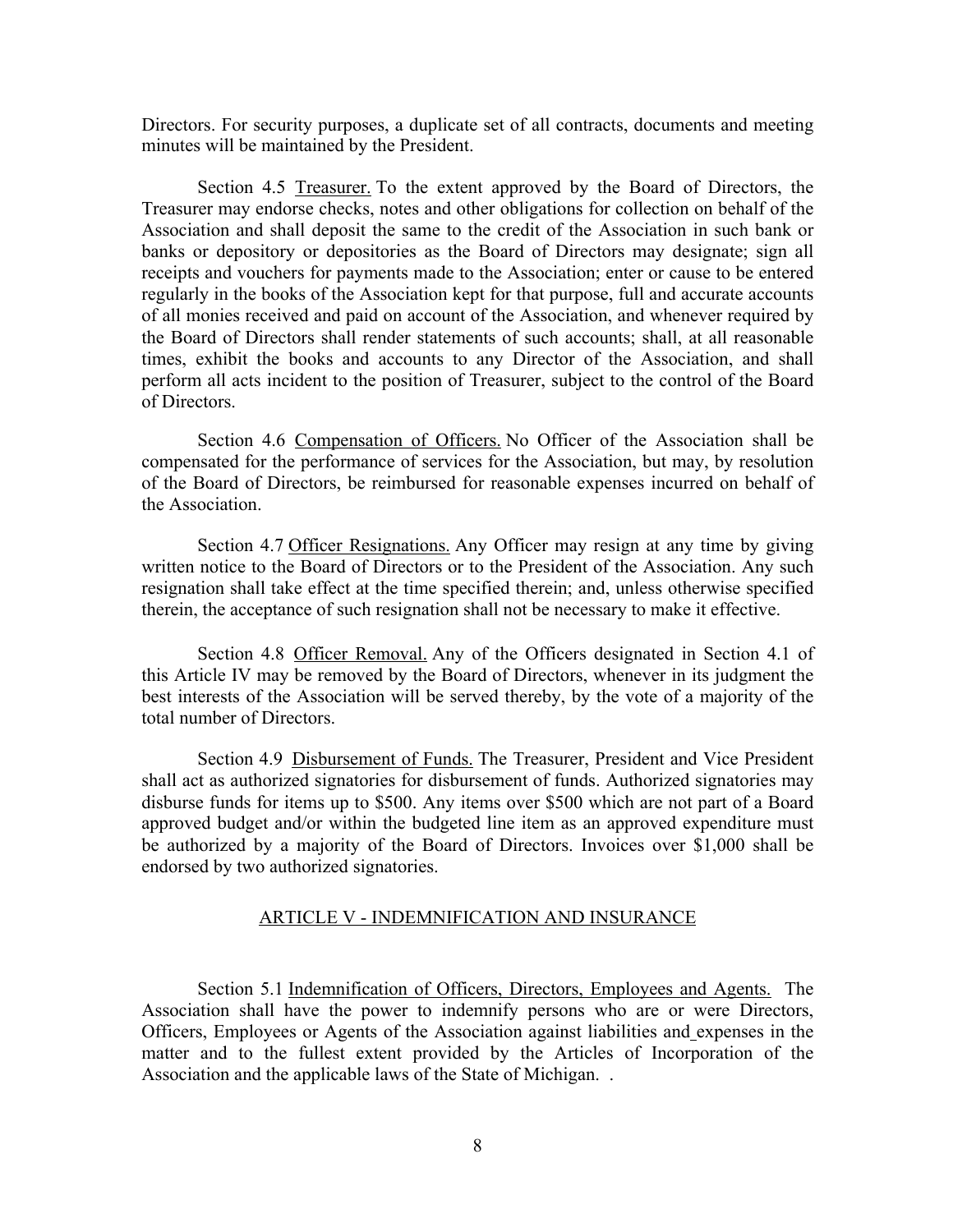Section 5.2 Insurance. The Association is authorized to purchase and maintain insurance on behalf of any person who is or was a Director, Officer, employee, or agent of the Association against any liability asserted against him or her or the Association and incurred by him or her or the Association in any such capacity, or arising out of his or her status as such, whether or not the Association would have the power to indemnify him or her against such liability under the provisions of this Article or Michigan law.

#### ARTICLE VI – MEMBERSHIP DUES

Section 6.1 Dues. Each Member has agreed to pay to the Association Annual Membership Dues, which shall be set by the Board of Directors at a uniform rate for the members. The Annual Membership Dues may be increased as necessary each year to an amount which is not more than ten (10%) percent greater than the prior year's Annual Membership Dues. In the event the Board determines a greater increase in the Annual Membership Dues is needed, such increase may be made only upon majority approval of the Members voting in person or by proxy at a meeting duly called for that purpose.

Section 6.2 Waiver of Dues. The Board of Directors shall have the right, but not the obligation, to waive the Annual Membership Dues against an Eligible Parcel that is undeveloped and that is not occupied or used to access the Association Property upon the request of the owner of such Eligible Parcel. Any such waiver shall continue for so long as the Board determines is appropriate in its sole discretion and may be rescinded by the Board at any time, for any reason.

#### ARTICLE VII - BOOKS AND RECORDS

Section 7.1 Maintenance of Books and Records. The Officers and agents of the Association shall keep and maintain books, records, and accounts of the Association's business and affairs, minutes of the proceedings of its Members, Board of Directors, and committees, if any, and lists of Members, and any other books or records specified by the Board of Directors or required by law. Books, records and minutes may be kept in a place periodically designated by the Board of Directors and shall be open for inspection by Members upon reasonable notice during reasonable working hours.

Section 7.2 Reliance on Books and Records. Except as otherwise provided below, in discharging his or her duties, a Director or Officer of the Association, when acting in good faith, may rely upon the opinion of counsel for the Association, upon the report of an independent appraiser selected with reasonable care by the Board, or upon financial statements of the Association represented to the Director or Officer as correct by the President or the Officer of the Association having charge of its books or account, or as stated in a written report by an independent public or certified accountant or firm of accountants fairly to reflect the financial condition of the Association.

#### ARTICLE VIII - MISCELLANEOUS PROVISIONS

Section 8.1 Contracts, Conveyances, Etc. Unless otherwise directed by the Board of Directors, all conveyances, contracts and instruments of transfer and assignment shall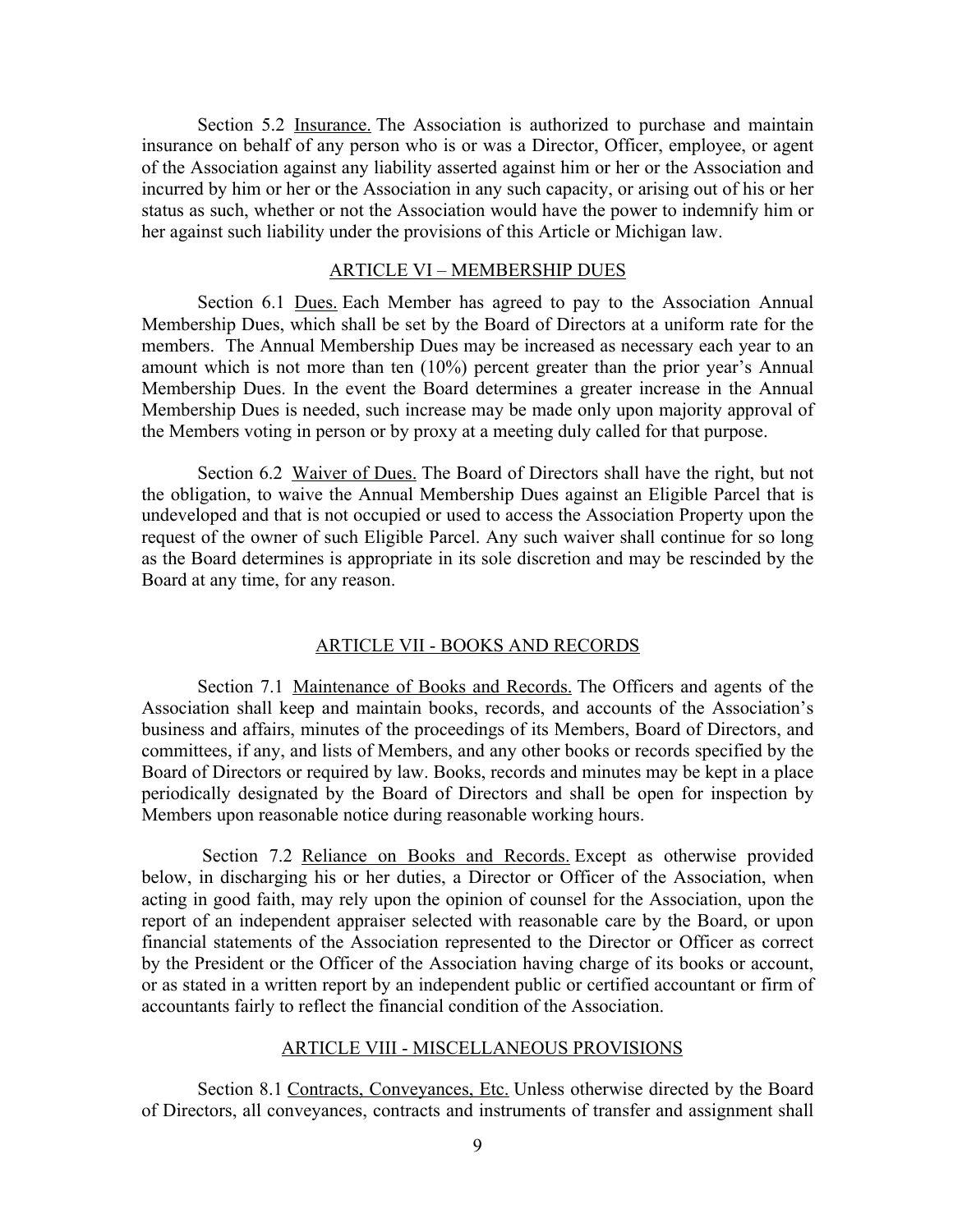be specifically approved by the Board of Directors and shall be executed on behalf of the Association by such Officers or agents as may be specifically authorized by the Board of Directors.

Section 8.2 Execution of Instruments. Unless otherwise designated by the Board of Directors, all Association instruments and documents including, but not limited to, checks, drafts, bills of exchange, acceptances, notes or other obligations or orders for the payment of money shall be signed by such Officers of the Association as from time to time are designated by resolution of the Board of Directors. The Board of Directors may also require that checks or drafts be signed by two (2) or more persons.

Section 8.3 Borrowing. No loans and no renewals of any loans shall be contracted on behalf of the Association except as authorized by the Board of Directors of the Association. When authorized to do so, any Officer or agent of the Association may effect loans and advances for the Association from any bank, trust company or other institution or from any firm, association or individual, and for such loans and advances may make, execute and deliver promissory notes or other evidences of indebtedness and liabilities of the Association. When authorized to do so, any Officer or agent of the Association may pledge, hypothecate or transfer, as security for the payment of any and all loans, advances, indebtedness and liabilities of the Association any and all stocks, securities and other personal property at any time held by the Association and to that end may endorse, assign and deliver the same. The authority contained in this Section 9.3 shall be express and confined to specific instances.

Section 8.4 Deposits. All funds of the Association not otherwise employed shall be deposited from time to time to the credit of the Association in such banks, trust companies or other depositories as the Board of Directors may select. For the purpose of deposit and for the purpose of collection for the account of the Association, checks, drafts and other orders for the payment of money which are payable to the order of the Association shall be endorsed, assigned and delivered by such person or persons and in such manner as may from time to time be designated by the Board of Directors.

Section 8.5 Corporate Seal. The Association shall have the right to adopt a corporate seal.

Section 8.6 Severability. Invalidation of any provision of these Bylaws by judgment or court order shall in no way affect any other provisions, which other provisions shall remain in full force and effect.

Section 8.7 Binding. The provisions of these Bylaws shall be perpetual and shall run with and bind each Member and Eligible Parcel.

Section 8.8 Headings and Parenthetical Insertions. The article and paragraph headings included in these Bylaws have been used solely for convenience and shall in no event be used in conjunction with the interpretation of these Bylaws.

Section 8.9 Conflict with Statute. In the event any Article or Section of these Bylaws shall conflict with the Michigan Nonprofit Association Act, the Act shall rule.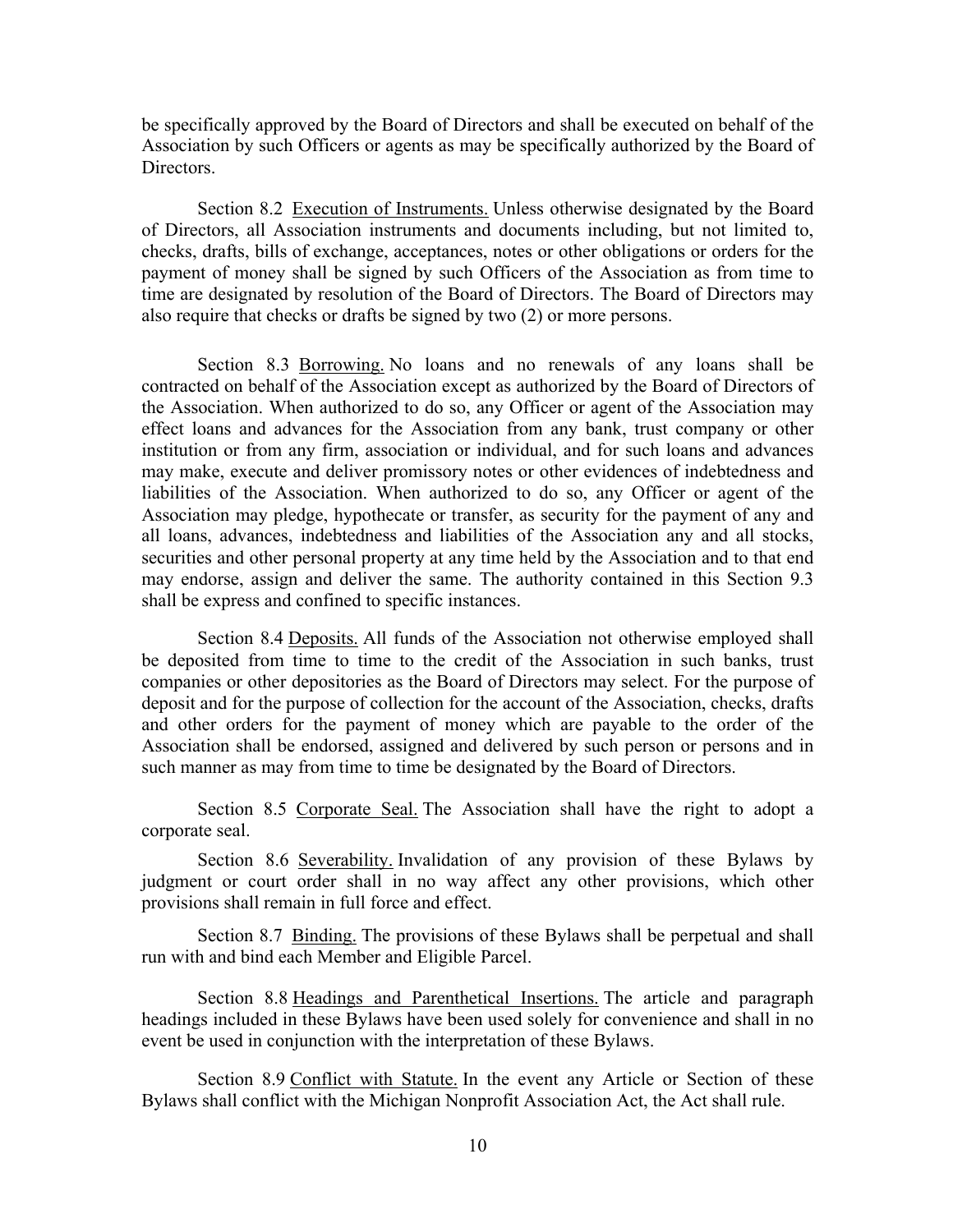Section 8.10 Fiscal Year. The fiscal year of the Association shall end on December 31.

Section 8.11 <u>Amendments.</u> The Articles of Incorporation and these Bylaws may be altered or amended at any duly called meeting of the Board of Directors or the Members. A written notice describing the substance of the proposed amendment must be sent to each member of the Association at least ten (10) days in advance of the date of the meeting. The proposed amendment must receive the affirmative vote of the majority of the votes cast of the Board of Directors or of the Members. In no event shall the Articles of Incorporation or these Bylaws be amended so as to (i) eliminate the eligibility of any Eligible Parcel owner to vote, or change the basis for voting or (ii) purport to have any retroactive effect. An amendment to these Bylaws will be effective after approval as provided for above.

Section 8.12 <u>Rules and Regulations.</u> The Board of Directors or the Members may adopt additional restrictions, rules and regulations, general or specific, for the conduct of meetings, and additional rules and regulations, general or specific, for the conduct of the affairs of the Association provided, however, no such additional rule or regulation shall be inconsistent with or in contravention of any provision of the Articles of Incorporation or these Bylaws.

Section 8.13 Dissolution. Upon the dissolution of the Eagle Lake Texas Association (ELTA), its assets remaining after payment, or provisions for payment of all debts and liabilities of this corporation shall be disbursed to a recognized, local Michigan not-for-profit Entity selected by the ELTA Board.

Effective: September 12, 2012 EAGLE LAKE TEXAS ASSOCIATION

By: Randy Counterman, President

Amended May 15, 2013 (Section 8.13)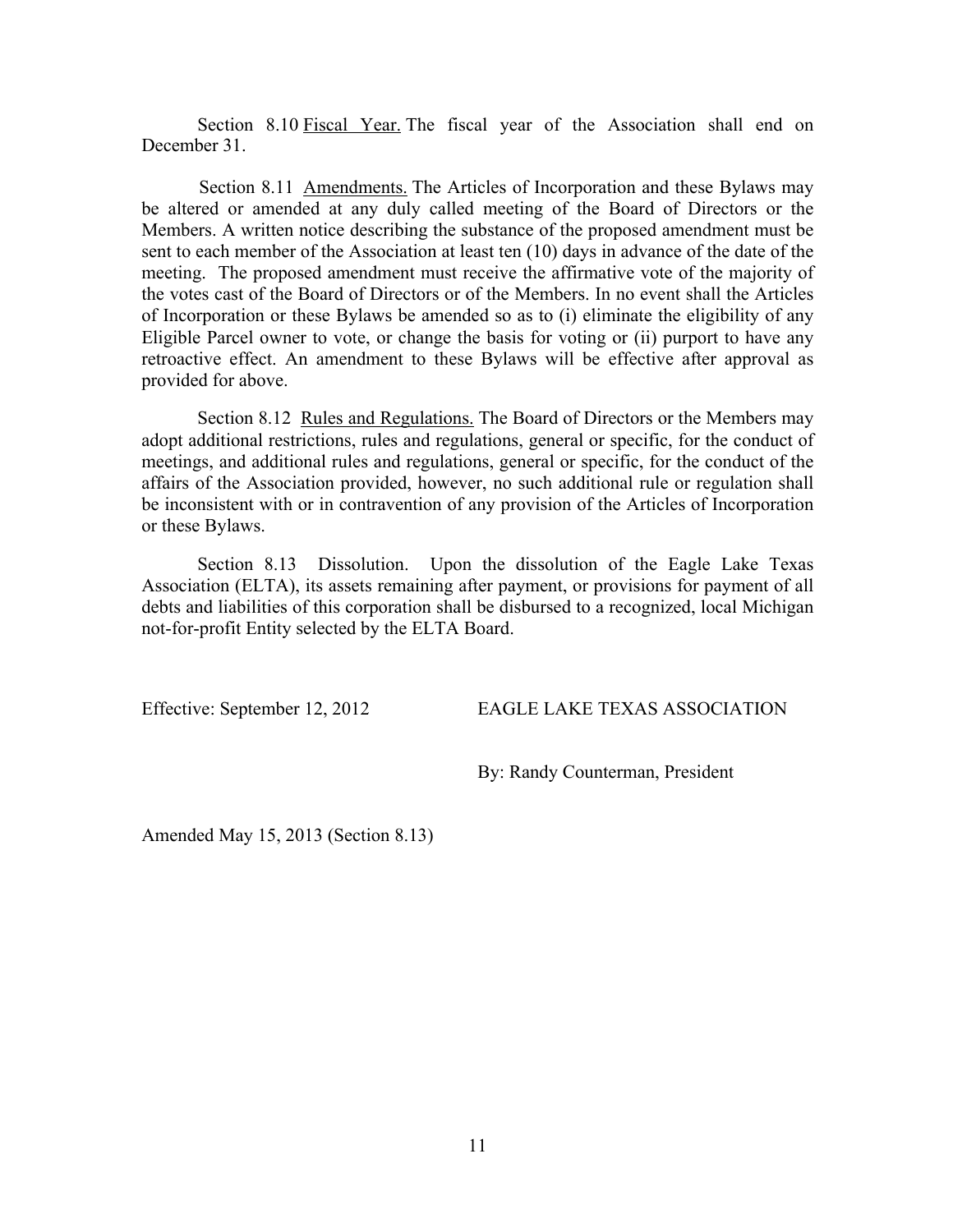## **The Eagle Lake Communication Committee Charter**

### **Introduction**

Eagle Lake located in Texas Township, Kalamazoo County, Michigan is an approximately 250 acre all sports lake. The Eagle Lake Texas Association (ELTA) is comprised of many year-round and seasonal lake residents along with residents who have lake access. The purpose of the association is to protect and improve the environment of Eagle Lake.

### **Purpose**

This charter creates a Communication Committee for ELTA to study and assess the best practices of communications and provide multiple methodologies for the ELTA board of directors to use that will provide consistent, transparent conveyance of the information required and or expected by lake residents. The Committee Membership is open and will consist of volunteers who are dues-paying members of ELTA. Scheduled meetings will be arranged by the committee chair who will be elected by the committee members.

### **Background**

Because the revision to the ELTA By-Laws, which empowers the members to become involved in the management of Eagle Lake, brings along the responsibility for members to be informed of all aspects of lake management; it follows that those chosen to lead that effort must communicate their actions in a transparent way. This committee will provide communication channels to the ELTA Board that, if adopted, will preserve and improve the conveyance of information to all members of the Eagle Lake special assessment district with particular focus on members of ELTA. The committee is aware that good communication is achieved and governed by consistent and well thought-out policies and innovative procedures that create an optimum and sustained environment to convey the information from the Board to the lake residents, the Township governmental representatives and Texas Township residents in general.

### **Issues**

The communication issues to be studied and assessed by the committee include how best to channel the information required to address residents' concerns that are contained in four broad categories:

- Communication on lake water quality issues, navigation issues, and nuisance species issues; which the Board must take steps to control and or manage.
- Communication on lake safety issues, lake access issues, and property value issues; which the Board must take steps to influence, control and or manage.
- Communication on lake financial issues, special assessment district tax and budgeting issues, organizational revenue and expense issues; which the Board must take the steps to control and or manage.
- Communication on lake residents' social interaction, events and activities; which the board must take steps to foster and or support.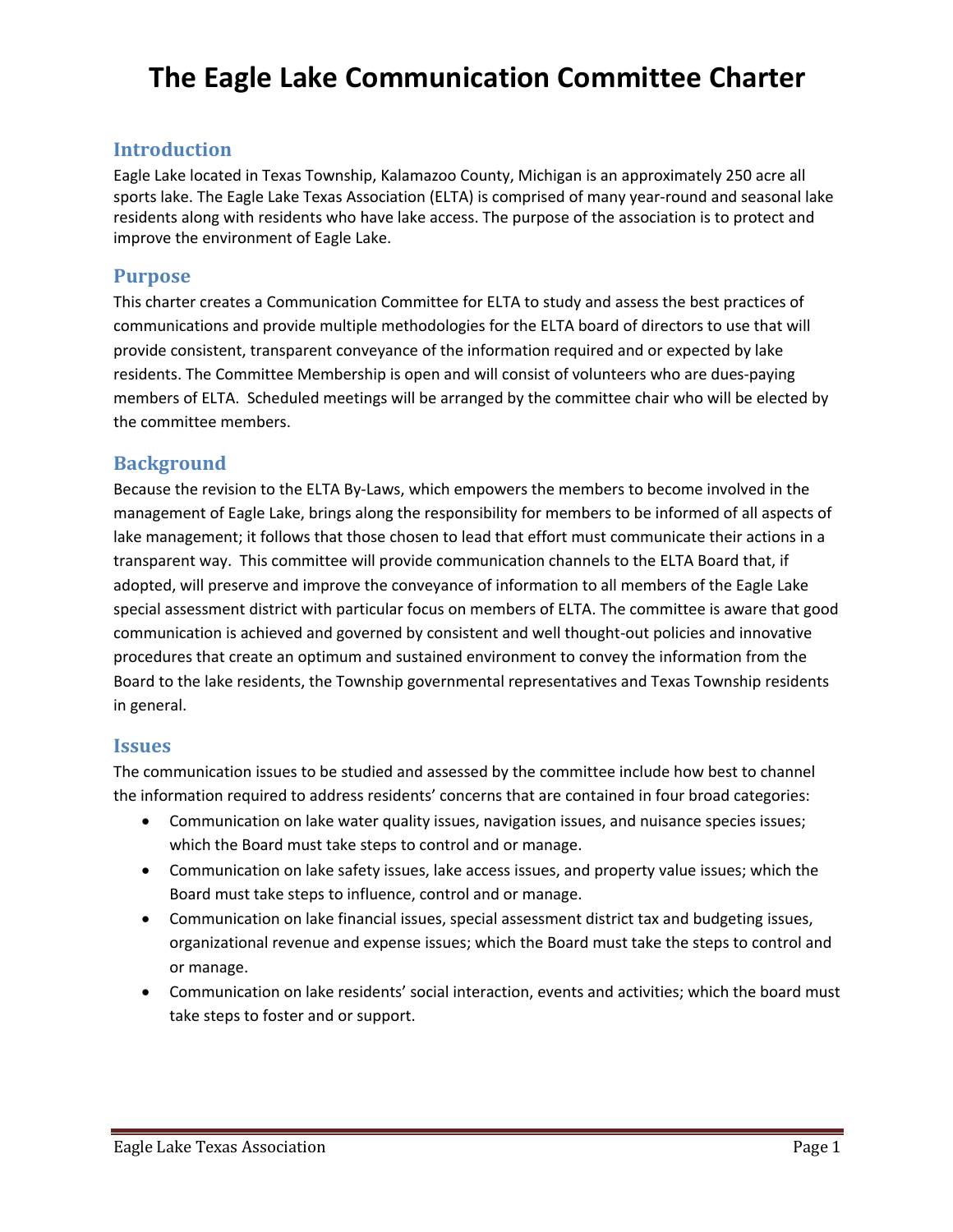# **The Eagle Lake Communication Committee Charter**

### **Goals**

The goals for the committee are to provide recommendations to the ELTA Board on how to implement sustainable yet cost effective actions that best convey the information pertaining to the issues documented above:

- Maintain a web-site that is best in class in design, timely with information and easily interactive with users, members and the Board of Directors.
- Publish a Newsletter, preferably quarterly, that is best in class in design, timely with information and delivered to the member by his choice of conveyance, either electronically or by the postal service.
- Make use of special writings and or meetings to provide details of critical messages, plans or outcomes.
- Maintain an up to date data base to ensure that all members get the information delivered to their preferred mailing destination or electronic address.
- Regularly solicit member feedback to ensure the desired result is being obtained.
- Listen well to the member responses and or queries, and assist the Board to address all issues in a forthright and timely manner.

### **Scope**

To meet the above goals, the committee will include the following objectives in their deliberations for determining recommendations:

- Achieve a long-term focus by creating and establishing a coherent strategy for the long-term, with the goal of making the lake community better informed now and in the future.
- Identify short-term actions by determining cost efficient actions that implement and fulfill the long-term strategy.
- Provide user awareness by determining activities that educate lake residents on the utilization of communication channels and tools.
- Take into account residents' diversity and demographic spectrum by determining beneficial actions that benefit the majority of the community, especially property owners and members, while also taking steps to ensure no resident is excluded from communications.
- Apply relevant research by evaluating successful activities of other lake associations and other relevant bodies for determining new potential communication practices.
- Creating assessments by identifying and establishing baselines that can be utilized for monitoring and measuring communication effectiveness.
- Being mindful of cost by identifying solutions that deliver the best benefit, while including potential advertising options or other revenue generation tactics that offset the cost.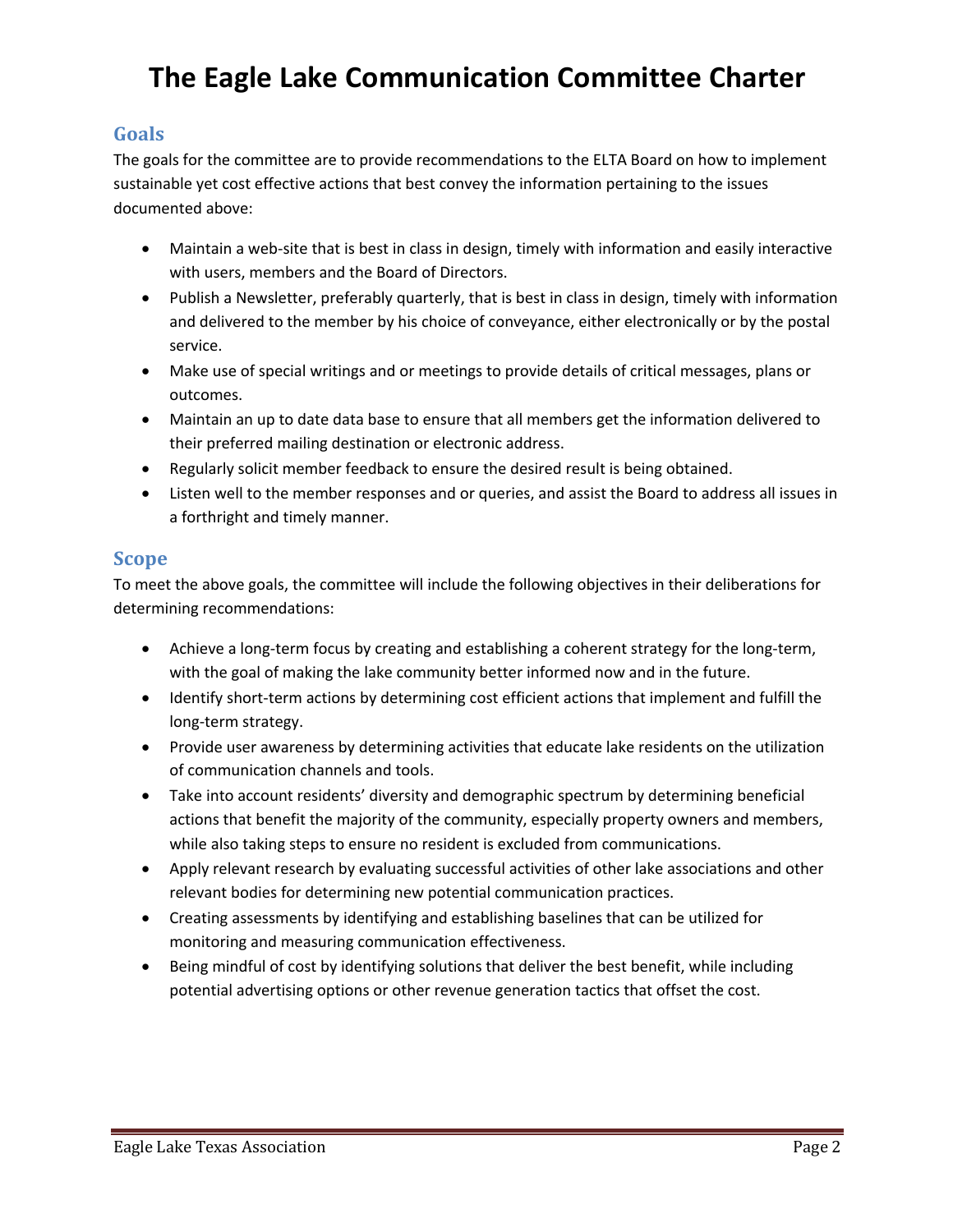## **The Eagle Lake Communication Committee Charter**

## **Potential Solutions**

The committee will research the viability of potential solution sets that meet the goals and objectives discussed above to improve lake communication. They may include but are not limited to the following:

- Explore ways to enhance existing communication channels of the website, newsletter and directory.
- Test out other state of the art social media communication tools and determine applicability for user interface.
- Explore use of independent third party marketing forces to survey residents to further understand their expectations.

## **Next Steps**

To ensure that the committee fulfils its charter, the committee will follow the steps in the figure below to build and provide recommendations to the ELTA:

- 1. Identify issues the committee will identify and monitor issues and concerns
- 2. Identify goals the committee will identify and update goals as required
- 3. Review scope the committee will be mindful of scope to ensure they remain within boundaries
- 4. Research solution sets the committee will study and research feasibility and cost effectiveness of various solution sets that improve communications.
- 5. Determine options the committee will prioritize and rank the most optimum solution sets
- 6. Provide recommendations the committee will document its work and present written recommendations to the ELTA Board

| <b>ALL</b>    | $\sim$<br><u>_</u> | ÷<br>- |           |           | b                      |
|---------------|--------------------|--------|-----------|-----------|------------------------|
| Identify      | Identify           | Review | Research  | Determine | Provide                |
| <b>Issues</b> | Goals              | Scope  | Solutions | Options   | <b>Recommendations</b> |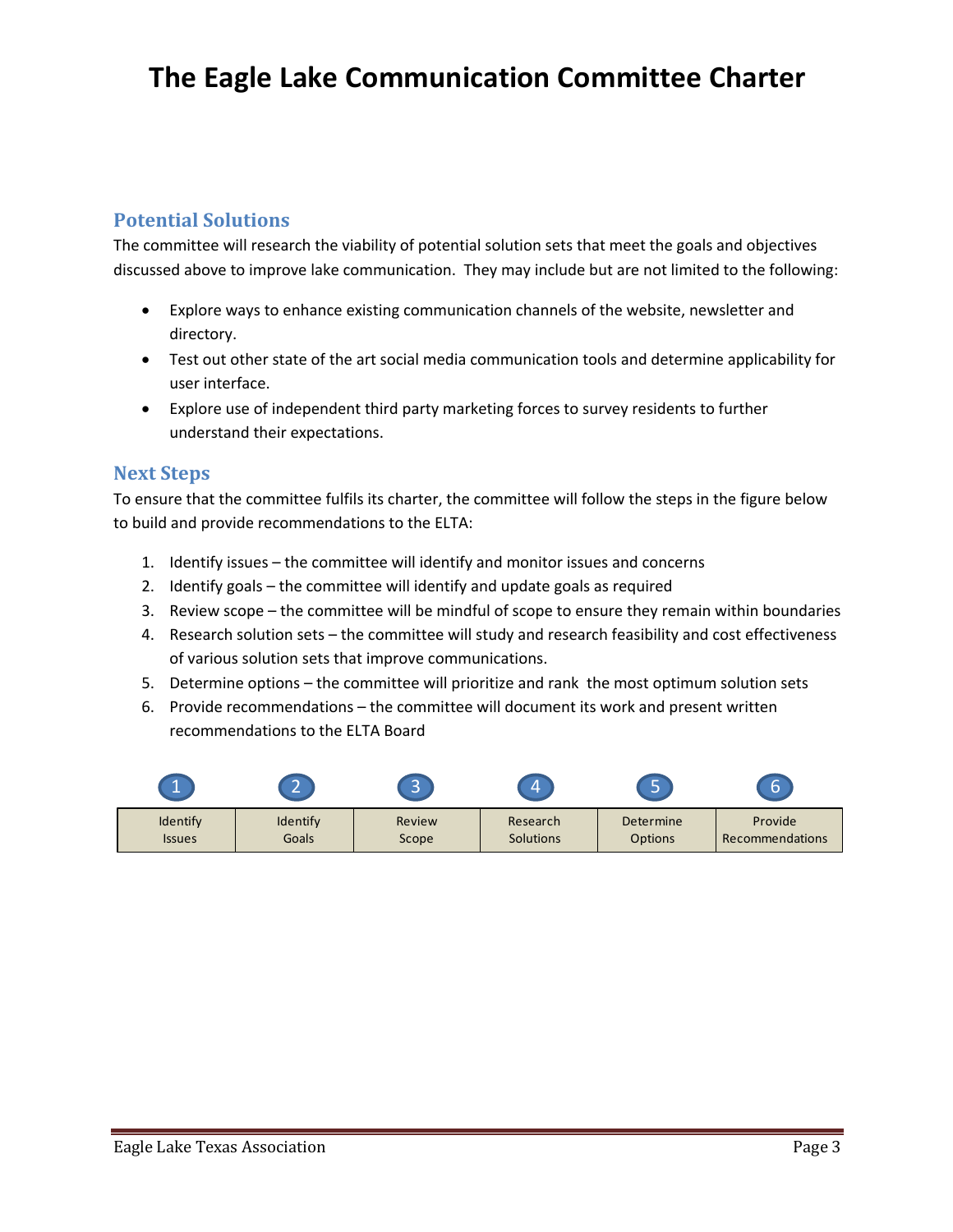# **The Eagle Lake Safety Committee Charter**

### **Introduction**

Eagle Lake located in Texas Township, Kalamazoo County, Michigan is an approximately 250 acre all sports lake. The Eagle Lake Texas Association (ELTA) is comprised of many year-round and seasonal lake residents along with residents who have lake access. The purpose of the association is to protect and improve the environment of Eagle Lake.

### **Purpose**

This charter creates a Safety Committee for ELTA to assess and recommend actions to the ELTA Board of Directors to improve the safety of Eagle Lake for all who enjoy it. The Committee Membership is open and will consist of volunteers who are dues-paying members of ELTA. Scheduled meetings will be arranged by the committee chair who will be elected by the committee members.

## **Background**

The revisions to the ELTA By-Laws empower the members to become involved in the management of Eagle Lake, and it brings along the responsibility for members to improve of all aspects of lake safety. This committee will provide recommendations to the ELTA Board that, if adopted, will help preserve and improve safety on and around the waters of Eagle Lake. The committee is aware that good safety improvements will best be achieved in cooperation with ELTA to all users of Eagle Lake, as well as governmental authorities responsible for the safety and improvement of Eagle Lake, including Texas Township, the State of Michigan and its Department of Natural Resources, and the Kalamazoo County Sheriff's Office.

### **Issues**

The safety issues to be assessed for recommendation improvements by the committee include:

- Boater's safety issues; and
- Boat ramp / DNR safety issues;

### **Goals**

The goals for the committee are to provide recommendations to the ELTA Board on how to implement safety improvement actions that best convey the information pertaining to the issues documented above:

- Work with governmental authorities, lake residents and the community at-large who enjoy and use Eagle Lake to assess and identify lake safety issues;
- Develop recommendations and action plans to improve lake safety;
- Communicate safety improvement action plans via information channels, including ELTA's Communication Committee and Newsletter, Texas Township, the State of Michigan and DNR and the Kalamazoo County Sheriff's Office;
- Make use of special writings and or meetings to provide details of critical messages, plans or outcomes;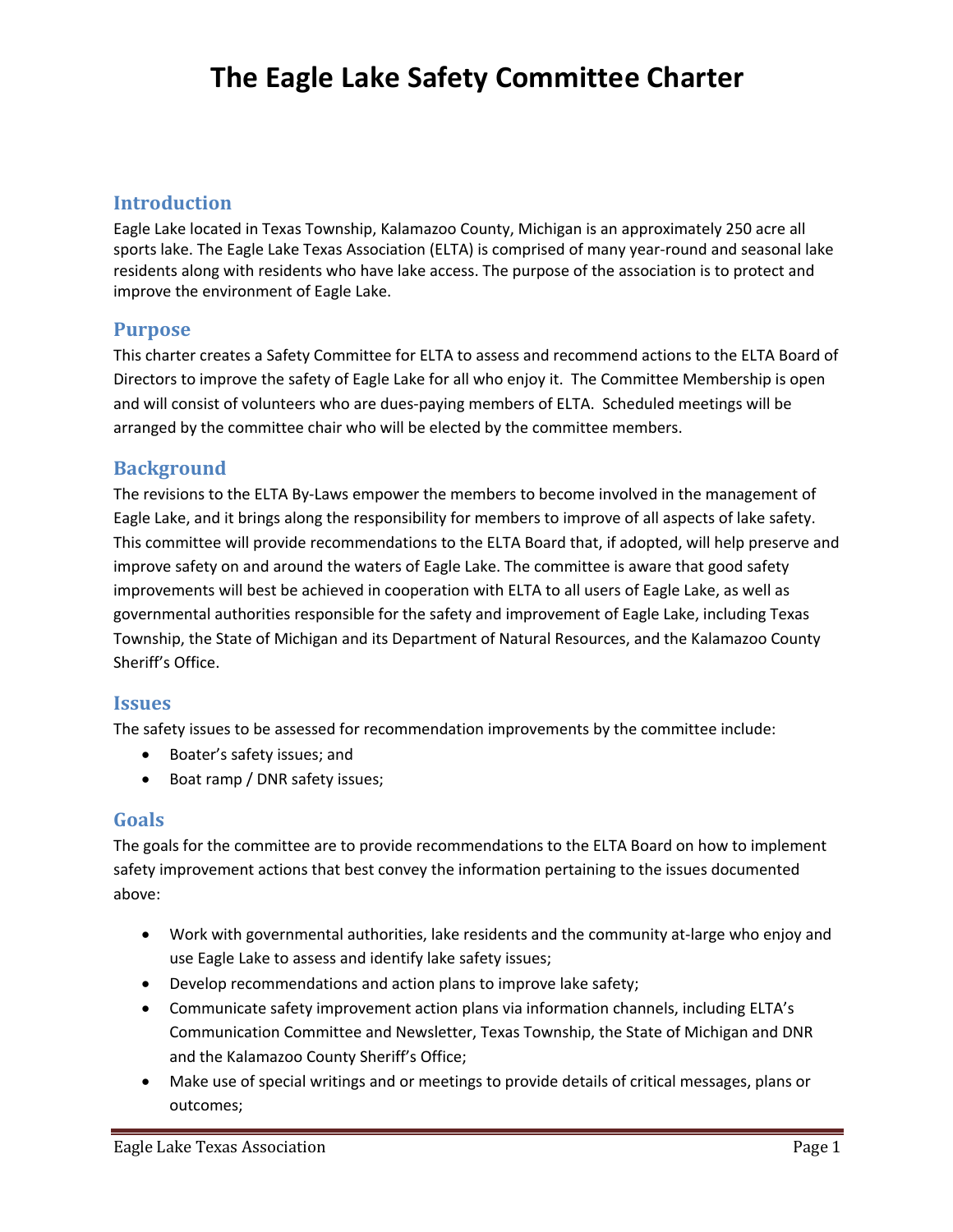# **The Eagle Lake Safety Committee Charter**

- Regularly solicit member feedback to ensure the desired result is being obtained;
- Listen well to the member responses and or queries, and assist the Board to address all issues in a forthright and timely manner.

### **Scope**

To meet the above goals, the committee will include the following objectives in their assessments for determining recommendations:

- Achieve a long-term focus by creating and establishing a coherent strategy for long-term safety, with the goal of making the lake community safer now and in the future.
- Identify short-term actions by determining cost efficient actions that implement and fulfill the long-term strategy.
- Provide user awareness by determining activities that educate all users of Eagle Lake on safety.
- Take into Eagle Lake user's diversity and demographic spectrum by determining beneficial actions that benefit the majority of the community, while also taking steps to ensure no user of Eagle Lake is excluded from communications.
- Apply relevant research by evaluating successful safety activities of other lake associations and other relevant bodies for determining new potential safety practices.
- Creating assessments by identifying and establishing baselines that can be utilized for monitoring and measuring safety.
- Being mindful of cost by identifying solutions that deliver the best benefit.

### **Next Steps**

To ensure that the Safety Committee fulfills its charter, it will follow the steps in the figure below to build and provide recommendations to the ELTA:

- 1. Identify issues the committee will identify and monitor issues and concerns
- 2. Identify goals the committee will identify and update goals as required
- 3. Review scope the committee will be mindful of scope to ensure they remain within boundaries
- 4. Research solution sets the committee will study and research feasibility and cost effectiveness of various solution sets that improve communications.
- 5. Determine options the committee will prioritize and rank the most optimum solution sets
- 6. Provide recommendations the committee will document its work and present written recommendations to the ELTA Board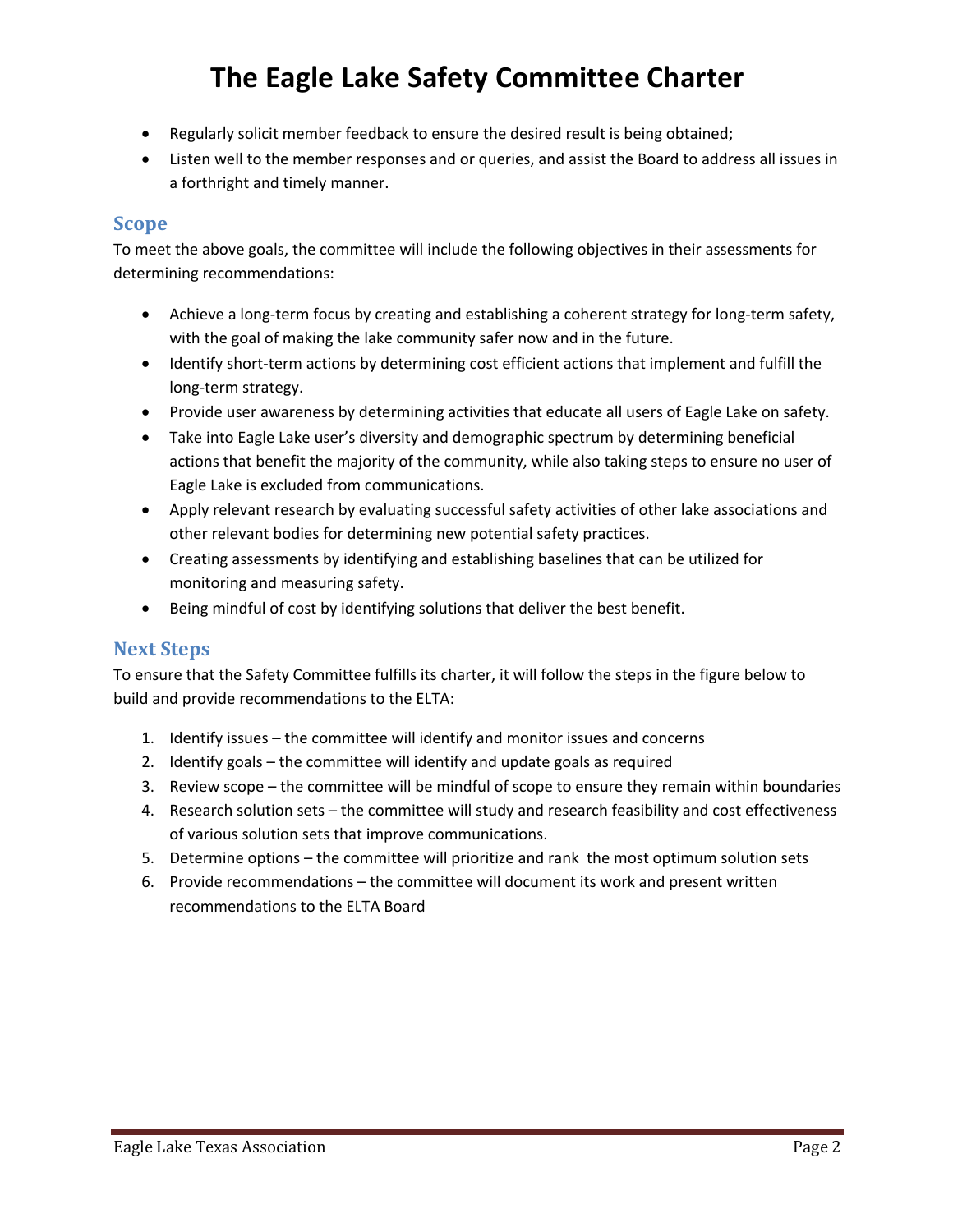# The Eagle Lake Quality Committee Charter

### **Introduction**

Eagle Lake located in Texas Township, Kalamazoo County, Michigan is an approximately 250 acre all sports lake. The Eagle Lake Texas Association (ELTA) is comprised of many year-round and seasonal lake residents along with residents who have lake access. The purpose of the association is to protect and improve the environment of Eagle Lake.

### **Purpose**

This charter creates a Lake Quality Committee for ELTA to study and assess the lake quality of Eagle Lake and provide recommendations to the ELTA board of directors on lake quality issues that affect lake residents. The Committee Membership is open and will consist of volunteers who are dues-paying members of ELTA. Scheduled meetings will be arranged by the committee chair who will be elected by the committee members.

### **Background**

Because of the increased population growth around the lake and the recreational popularity of the lake, usage of and traffic on the lake has increased. Understanding the potential impact on lake quality that this growth entails, the goal of the committee is to provide recommendations to the ELTA board of directors that preserve and improve the environment of Eagle Lake for all users. The committee is aware that good lake quality is achieved and governed by consistent and well thought-out policies and innovative procedures that create an optimum and sustained environment for lake residents and recreational users.

### **Issues**

The lake quality issues to be studied and assessed by the committee include concerns that are contained in three broad categories:

- Water quality issues includes clarity, dissolved oxygen, e-coli, sediments, etc
- Navigation issues includes lake level, sand bars, weeds, etc
- Nuisance species issues includes Canadian geese, muskrats, snails, mold, algae, etc

### **Goals**

The goals for the committee are to provide recommendations to the ELTA board of directors on how to implement sustainable yet cost effective actions that mitigate the issues documented above:

- Water quality includes recommendations for achieving and maintaining a healthy environment including water purity, minimizing silt and sediment accumulation, e-coli prevention, etc
- Navigation includes recommendations for achieving and maintaining a consistent lake level, controls for sand bars, and measures to remove weeds and lily pads, etc
- Nuisance species includes recommendations for removal of unwanted animal species, control of desired animal species, lake treatments that control mold, algae and other bacteria, etc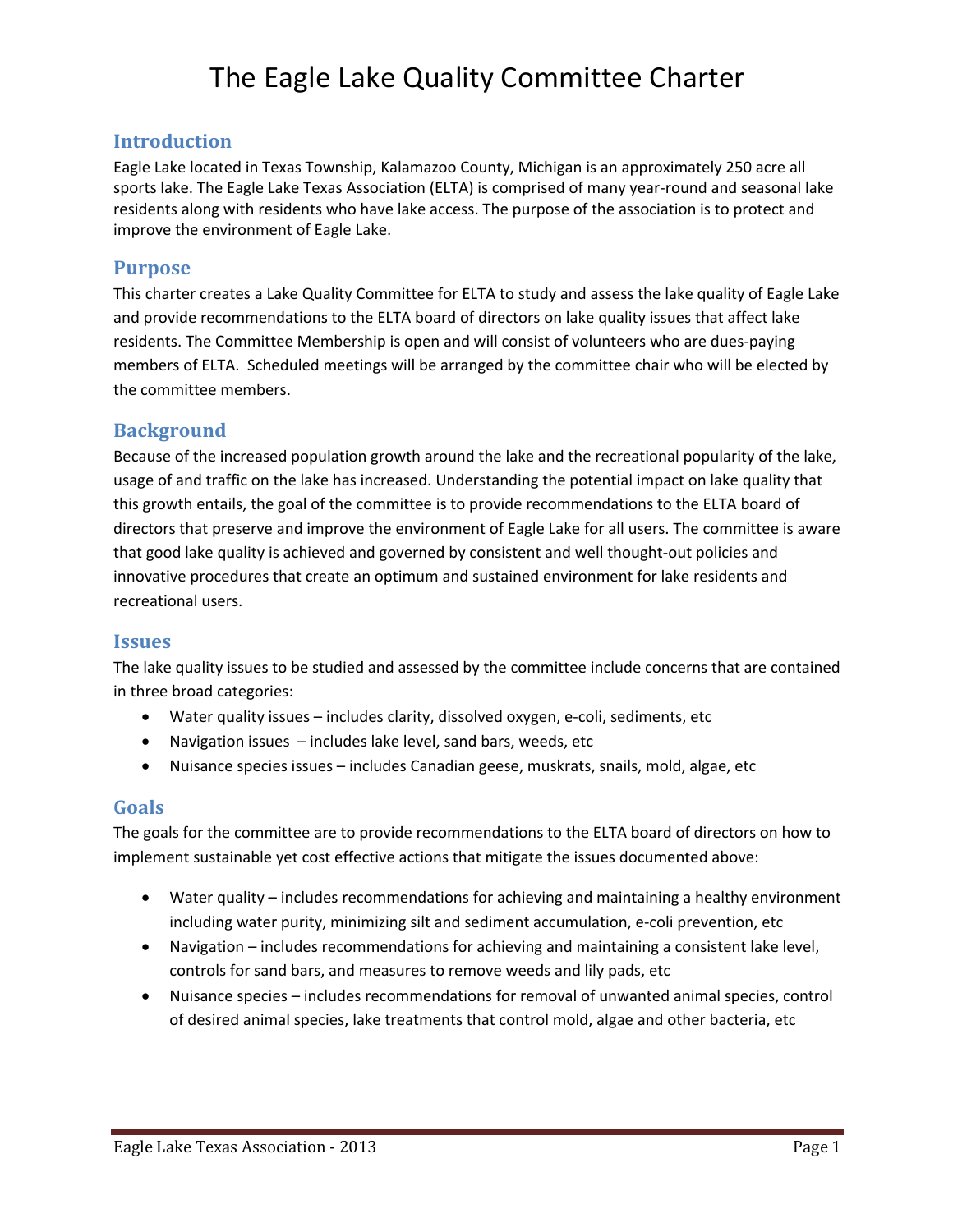# The Eagle Lake Quality Committee Charter

### **Scope**

To meet the above goals, the committee will include the following objectives in their deliberations for determining recommendations:

- Achieving a long-term focus by creating and establishing a coherent strategy for the long-term with the goal of making the lake environment better for future generations
- Identifying short-term actions by determining cost efficient actions that implement and fulfill the long-term strategy
- Providing education awareness by determining activities that educate lake residents and lake users on preserving and maintaining lake quality
- Taking into account stakeholder concerns by determining beneficial actions that benefit the majority of stakeholders, especially property owners and recreational users
- Taking into account health concerns by developing overall actions that ensure a healthy lake environment for all users well into the future
- Taking into account environmental concerns by complying with environmental regulations
- Taking into account regulatory concerns by being aware of regulations and using state programs and assistance to achieve a better lake environment
- Taking into account safety concerns by accounting for safety concerns of property owners and lake users as it impacts lake quality
- Applying relevant research by evaluating successful activities of other lake associations and other relevant bodies for determining new potential programs, policies and procedures
- Creating assessments by identifying and establishing baselines that can be utilized for monitoring and measuring lake quality
- Being mindful of cost by identifying solutions that deliver the most bang for the buck, including potential financing options

## **Potential Solutions**

The committee will research the viability of potential solution sets that meet the goals and objectives discussed above to improve lake quality. They may include but are not limited to the following:

- Regulations or guidelines includes research and study for adoption of new or improved beneficial lake usage policies/procedures/practices
- Water treatment and maintenance includes a review and study of usage of algaecides, contact herbicides, systemic herbicides, other chemicals, manual harvesting, etc
- Dredging includes research and study into the feasibility of utilizing either mechanical or hydraulic (suction) dredging
- Aeration includes research and study for feasibility of utilizing aeration techniques
- Sewage treatment includes research and study into the potential for public sewage hook-up for septic tanks near the lake
- Lawn fertilization restrictions or advisories includes research and study into the best methodology to stop unintentional polluting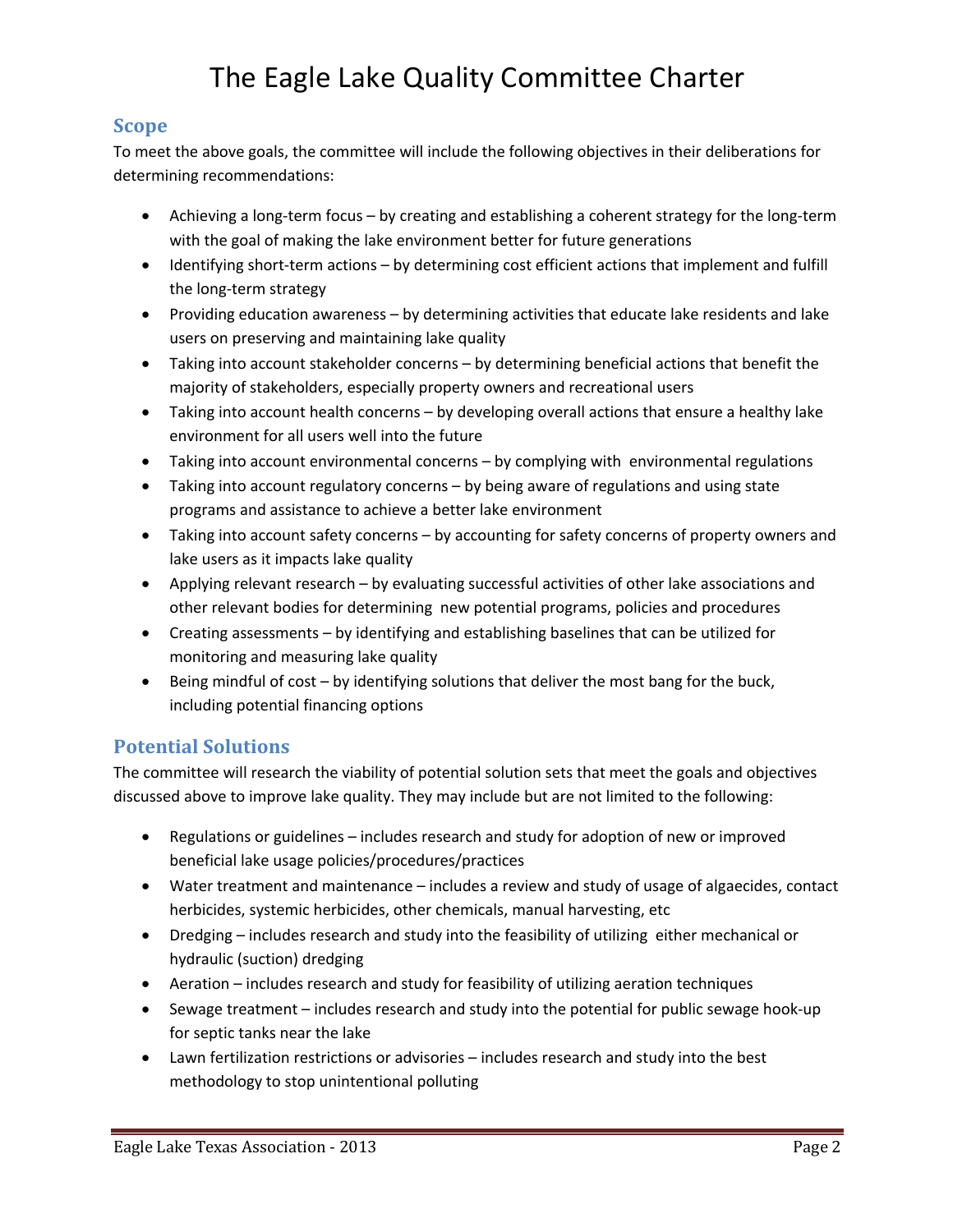# The Eagle Lake Quality Committee Charter

## **Next Steps**

To ensure that the committee fulfils its charter, the committee will follow the steps in the figure below to build and provide recommendations to the ELTA:

- 1. Identify issues the committee will identify and monitor issues and concerns
- 2. Identify goals the committee will identify and update goals as required
- 3. Review scope the committee will be mindful of scope to ensure they remain within boundaries
- 4. Research solution sets the committee will study and research feasibility and cost effectiveness of various solution sets that mitigate or resolve issues and concerns
- 5. Determine options the committee will prioritize and rank the most optimum solution sets
- 6. Provide recommendations the committee will document its work and present written recommendations to the ELTA Board

|               | <b>AV</b><br>-- | $\sim$<br><b>CONTRACT</b> | Ľ                | c         |                 |
|---------------|-----------------|---------------------------|------------------|-----------|-----------------|
| Identify      | Identify        | Review                    | Research         | Determine | Provide         |
| <b>Issues</b> | Goals           | Scope                     | <b>Solutions</b> | Options   | Recommendations |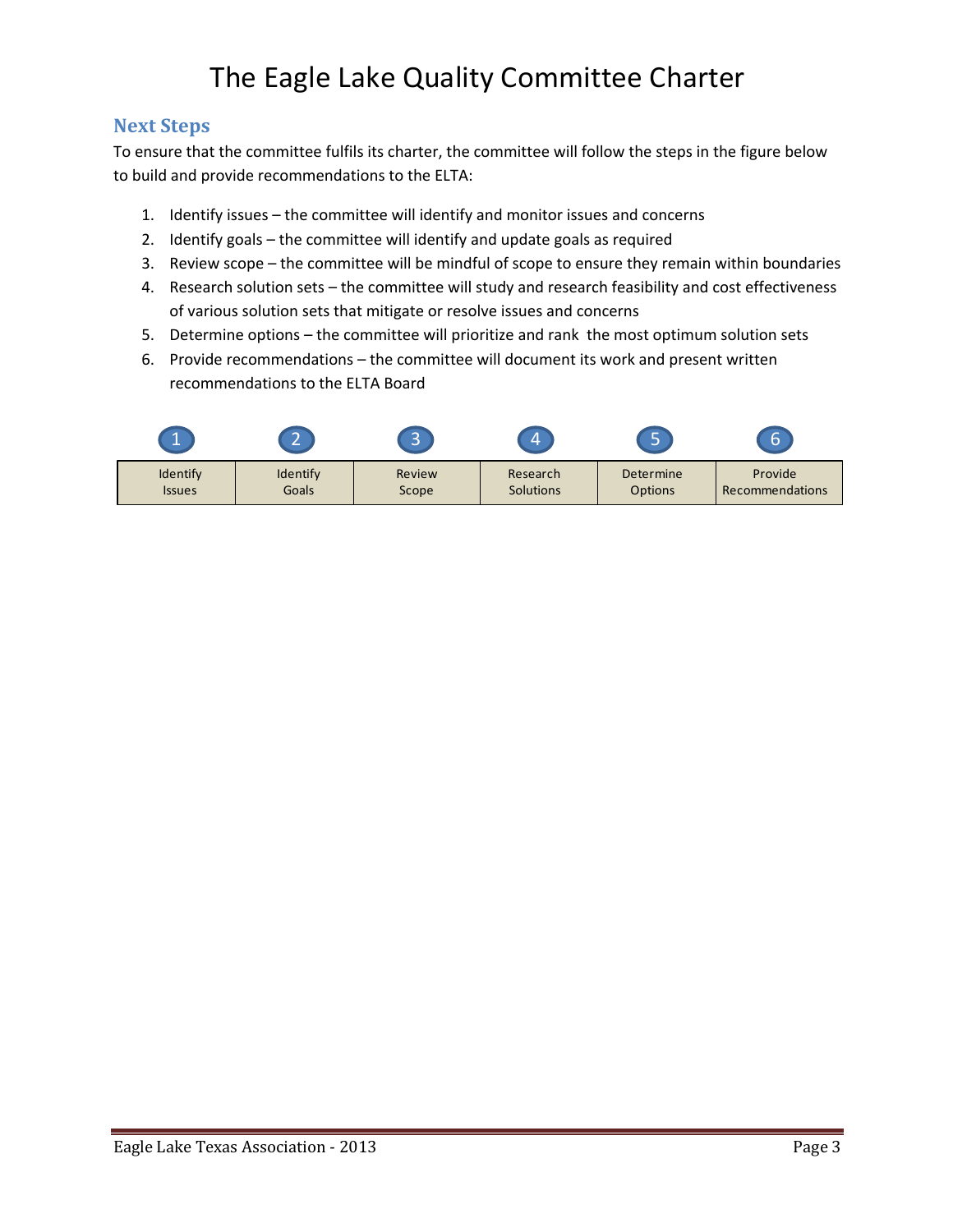## **The Eagle Lake Membership Committee Charter**

### **Introduction**

Eagle Lake located in Texas Township, Kalamazoo County, Michigan is an approximately 250 acre all sports lake. The Eagle Lake Texas Association (ELTA) is comprised of many year-round and seasonal lake residents along with residents who have lake access. The purpose of the association is to protect and improve the environment of Eagle Lake.

### **Purpose**

This charter developed a Membership Committee for ELTA to increase and enhance membership.

### **Background**

The revision to the ELTA By-Laws and exciting new changes to the association has increase the need for new members. The membership Charter was developed to focus on increasing awareness of the ELTA and highlight the benefits of membership, in turn increasing the total membership. The committee will provide goals and recommendations to the ELTA Board on how to increase and maintain annually membership.

### **Issues**

The Membership issues to be studied and assessed by the committee include four broad categories:

- Distinction between members vs. non-members
- Tangible benefits of membership
- Sense of community on Eagle Lake
- Convenient payment methods

### **Goals**

- Increase membership 20% annually until reaching 80% total membership
- Increase sense of community
- Create value in membership
- Support enhancements
- Create multiple methods of payment
- Create logo items that visually displays membership

### **Potential Solutions**

The committee will research the viability of potential solution sets that meet the goals and objectives discussed above to improve overall membership. They may include but are not limited to the following:

- Create an ELTA logo to be displayed on "members only" items
- Create additional "members only" items or events
- Create 3 subcommittees: new member welcome team, membership enhancements and growth and retention
- Work with the Communication Committee on a "members only" section of the website